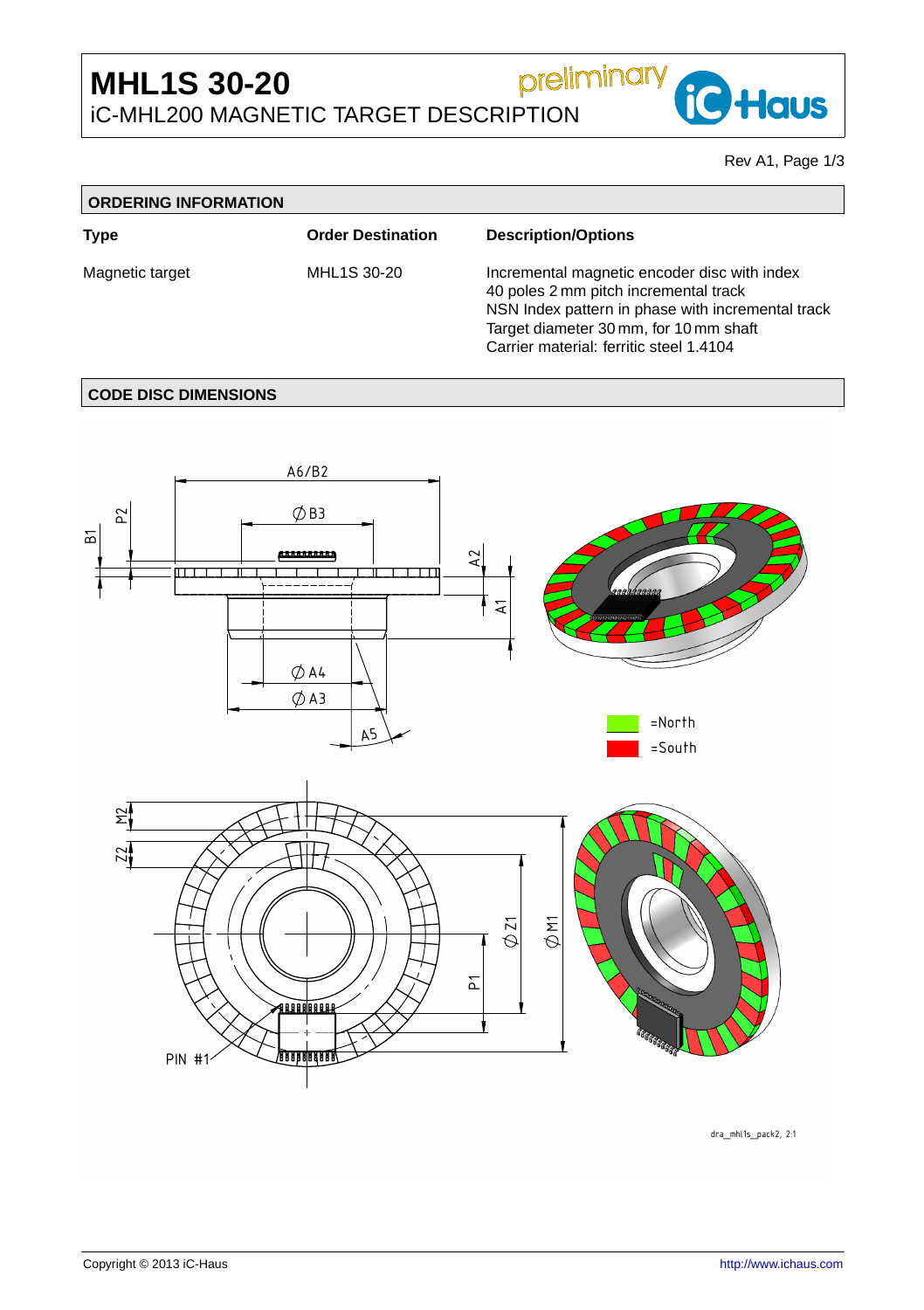

**iC** Haus

## **ABSOLUTE MAXIMUM RATINGS**

Beyond these values damage may occur; device operation is not guaranteed.

| Item  | Symbol      | <b>Conditions:</b><br>Parameter             |  |       | Unit |     |
|-------|-------------|---------------------------------------------|--|-------|------|-----|
| " No. |             |                                             |  | Min.  | Max. |     |
| G001  | <b>Bext</b> | Maximum External Magnetic Field<br>Strength |  | $-20$ | 20   | m i |

preliminary

#### **THERMAL DATA**

Operation conditions: No changes of the magnetic characteristics

| Item | .<br>. |                                      | ---- |            |             | Unit     |        |
|------|--------|--------------------------------------|------|------------|-------------|----------|--------|
| 'No. |        |                                      |      | <b>Min</b> | Tvn.<br>. . | Max.     |        |
| T01  | ıa     | ⊀ange<br>۱ıar<br>ے ما<br>atınc<br>Ωr |      | $-40$      |             | QĘ<br>ັບ | $\sim$ |

#### **DIMENSION TABLE**

Carrier tolerances according to DIN ISO 2768-f unless otherwise specified

| Item                                     | <b>Parameter</b>                                   | <b>Comments</b>                                              |      |                |                | Unit             |        |
|------------------------------------------|----------------------------------------------------|--------------------------------------------------------------|------|----------------|----------------|------------------|--------|
| No.                                      |                                                    |                                                              | Min. | Typ.           | Max.           | <b>Tolerance</b> |        |
| <b>Physical Dimensions Carrier</b>       |                                                    |                                                              |      |                |                |                  |        |
| A <sub>1</sub>                           | <b>Total Height</b>                                |                                                              |      | 5.0            |                |                  | mm     |
| A2                                       | <b>Height of Carrier Plate</b>                     |                                                              |      | 2.5            |                | ±0.05            | mm     |
| A3                                       | Diameter of Shaft                                  |                                                              |      | 18.0           |                |                  | mm     |
| A4                                       | Diameter of Bore Hole                              |                                                              |      | 10.0           |                | M <sub>6</sub>   | mm     |
| A <sub>5</sub>                           | Chamfer                                            |                                                              |      | $20^{\circ}x1$ |                |                  | mm     |
| A <sub>6</sub>                           | Diameter of Carrier Plate                          |                                                              |      | 30.0           |                | ±0.05            | mm     |
|                                          | <b>Physical Dimensions Magnetic Coating</b>        |                                                              |      |                |                |                  |        |
| <b>B1</b>                                | Thickness of Magnetic Material                     |                                                              |      | 1.0            |                |                  | mm     |
| <b>B2</b>                                | Outer Diameter of Magnetic Material                |                                                              |      | 30.0           |                |                  | mm     |
| B <sub>3</sub>                           | Inner Diameter of Magnetic Material                |                                                              |      | 15.0           |                |                  | mm     |
|                                          | <b>Magnetic Dimensions Outer Incremental Track</b> |                                                              |      |                |                |                  |        |
| M <sub>1</sub>                           | Nominal Track Diameter                             | referred to axial center                                     |      | 25.46          |                |                  | mm     |
| M <sub>2</sub>                           | <b>Track Width</b>                                 |                                                              | 2.5  |                | 5              |                  | mm     |
| M <sub>3</sub>                           | Nominal Pole Width                                 | referred to track center                                     |      | 2.0            |                |                  | mm     |
|                                          | <b>Magnetic Dimensions Inner NSN-Index Track</b>   |                                                              |      |                |                |                  |        |
| Z1                                       | Diameter of Index Track                            | referred to axial center                                     |      | 19             |                |                  | mm     |
| Z <sub>2</sub>                           | Width of Index Track                               |                                                              | 2.5  |                | $\overline{4}$ |                  | mm     |
| Z <sub>3</sub>                           | Nominal Pole Width of Index Track                  | referred to track center                                     |      | 1.49           |                |                  | mm     |
| <b>MHL200 Chip Position</b>              |                                                    |                                                              |      |                |                |                  |        |
| P <sub>1</sub>                           | Radial Position of Chip Center                     | referred to axial center                                     |      | 11.52          |                |                  | mm     |
| P <sub>2</sub>                           | Distance Package Surface TSSOP20                   | referred to magnetic coating surface                         |      | 0.4            |                |                  | mm     |
| P <sub>3</sub>                           | Distance Sensor Surface (Bare Die)                 | referred to magnetic coating surface                         |      | 0.8            |                |                  | mm     |
| P <sub>4</sub>                           | Rotation of Chip                                   | vs. outer magnetic track                                     |      | 0.0            |                |                  | deg    |
| <b>Magnetic Material Characteristics</b> |                                                    |                                                              |      |                |                |                  |        |
| Hc                                       | Coercive Field Strength                            | at 20 °C                                                     |      | 170            |                |                  | kA/m   |
| Br                                       | Remanence                                          | at $20^{\circ}$ C                                            |      | 240            |                |                  | mT     |
| <b>TKB</b>                               | Temperature Coefficient of the<br>Remanence        | temperature range -40 °C95 °C                                |      | $-0.2$         |                |                  | $%$ /K |
| <b>Bpp</b>                               | Magnetic Field Amplitude                           | at 0.8 mm effective distance<br>(sensor to magnetic surface) | 20   |                |                |                  | mT     |